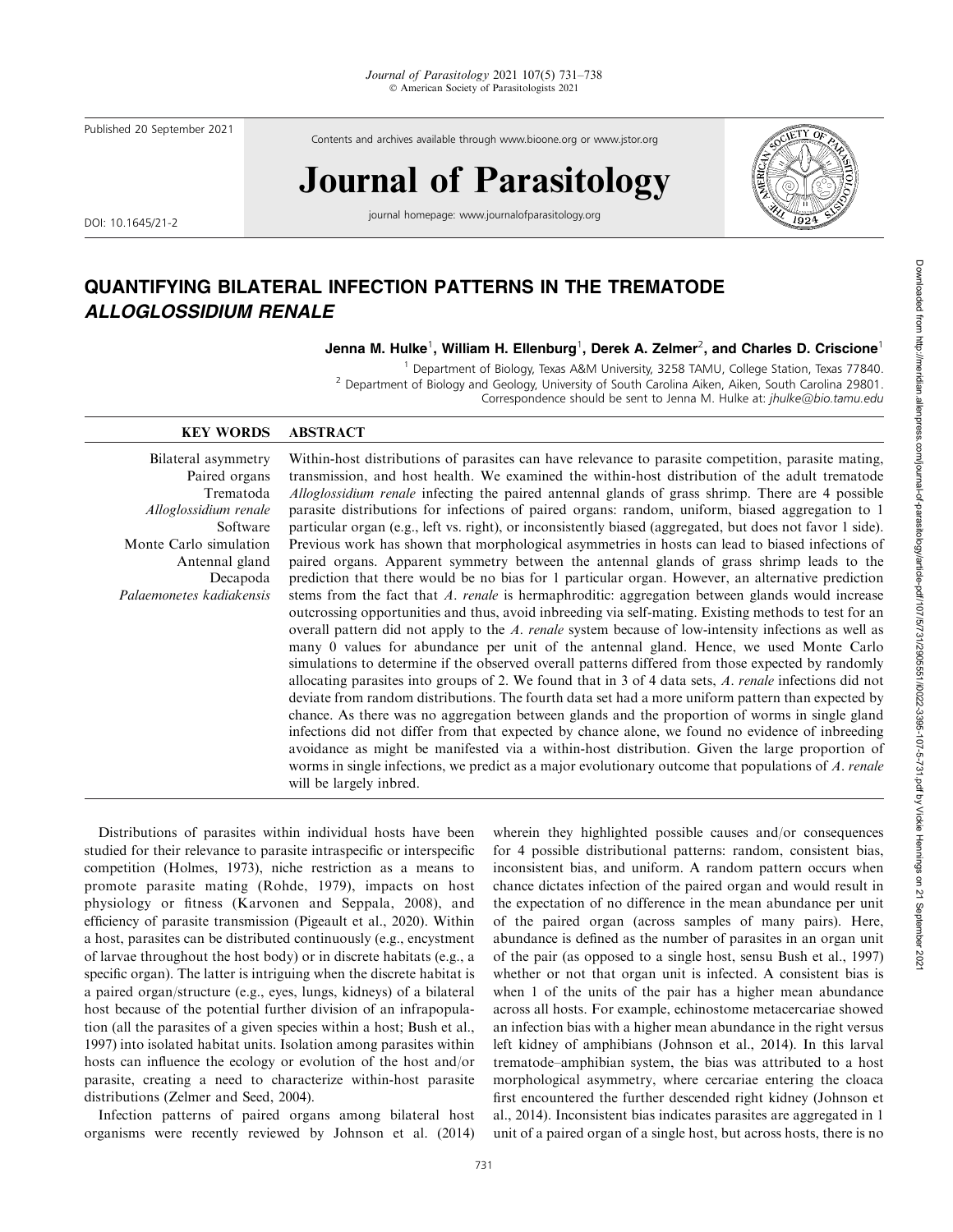association with a particular unit of the paired organ. Hence, the mean abundance per unit can be the same between the components of the paired organ. Whether consistently or inconsistently biased, aggregation of parasites into a unit of a paired organ has been hypothesized as a means to reduce the cost of infection as 1 component of the paired organ remains functional (Thiemann and Wassersug, 2000; Johnson et al., 2014). Lastly, a uniform distribution is when both organ units of the pair are simultaneously, evenly infected, resulting in no difference in the mean abundance per unit.

Among digenean trematodes, studies on infection distributions of paired organs have mostly focused on metacercarial stages: echinostomes in amphibian kidneys and diplostomids in the eyes of fish (reviewed in Johnson et al., 2014). These studies have largely centered on host-centric causes (e.g., asymmetric host morphology) and/or consequences (e.g., host health) of the distributional patterns. Little attention has been given to how adult trematodes are distributed in their paired habitats, even though many species of trematodes infect paired organs as adults (e.g., Paragonimus spp. [lungs of mammals], Philophthalmus spp. [eyes of birds], Halipegus spp. [Eustachian tubes of frogs], Allocorrigia filiformis [antennal glands of decapods], and Troglotrema acutum [nasal cavity of mustelids]). Indeed, in the review by Johnson et al. (2014), there is only a single study listed on adult trematodes; a descriptive survey on Haematoloechus spp. in the lungs of frogs (Whitehouse, 2002). Unfortunately, there are no more within-host, bilateral infection data for trematodes at the adult stage because more parasite-centric factors such as interference competition or mating systems may drive or be impacted by the infection distribution of adults between the units of a paired organ. For example, the selfing rates of tapeworms declined as infection intensity increased (Detwiler et al., 2017). Therefore, even though a host may have a high infection intensity, separation of adults between the components of a paired organ could act to increase selfing rates.

To contribute to the base knowledge on paired-organ infection dynamics at the adult stage in trematodes, we studied the withinhost distribution of Alloglossidium renale, which as adults, infects the paired antennal glands of the Mississippi grass shrimp Palaemonetes kadiakensis (Font and Corkum, 1975). The parasite is hermaphroditic and, based on the presence of gravid adults in single infections (Suppl. Data, Fig. S1), we believe it is reasonable to assume it is self-compatible. Adults grow to a size of  $2.8 \times 1.1$ mm and can fill the antennal gland (Fig. S1) to the point that little organ tissue remains (see figures in Landers and Jones, 2009). Despite the host tissue damage, grass shrimp can outlive the infection, as evidenced by decomposing worms or clusters of eggs found in antennal glands (Font and Corkum, 1976; Landers and Jones, 2009). The mollusc host of A. renale is not known, but field exposure experiments show that cercariae infect the shrimp and develop into adults in the antennal glands without the formation of a cyst (Font and Corkum, 1976). Published reports of A. renale include only locations in southern Louisiana (Font and Corkum, 1976, 1977) and southern Alabama (Landers and Jones, 2009). Our study includes new geographic locations in Mississippi and Texas (see Methods). Prevalence data from southern Louisiana indicate seasonal infections with peak prevalences of 60 to 70% from May through July with a sharp drop in August (Font and Corkum, 1977).

We had 2 a priori competing predictions for the distribution between the 2 antennal glands: random vs. aggregated. First, the antennal glands, like vertebrate kidneys (as in the echinostome– amphibian system discussed above), are part of the excretory system (De Gryse et al., 2020), but the nephritic system of decapods have 2 release openings (nephropores) at the base of the third body segment (Freire et al., 2008). It is not known if A. renale enters the nephropores, but a recent study found viral and bacterial pathogens can enter via these excretory pores (De Gryse et al., 2020). We are unaware of any reported morphological asymmetries in antennal glands, and with separate points of entry for each antennal gland (or multiple if cercariae can penetrate across the host's tegument), the prediction of a random infection pattern is reasonable. However, an alternative prediction of an aggregated pattern (biased or inconsistent) is still plausible if within-host aggregation still reduces host pathology by leaving 1 excretory gland operational. In addition, given that the adult stage infects the glands, the parasite's mating system could play a role in aggregating parasites (Rohde, 1979). As A. renale is hermaphroditic, individuals that end up as a single infection in 1 of the antennal glands would be forced to self-mate (i.e., they are subjected to extreme inbreeding). If there were negative fitness consequences from self-mating (i.e., inbreeding depression), then there could be selection on existing parasite traits (e.g., excretory– secretory chemical attractants; Fried, 1986) to facilitate aggregation into an antennal gland unit or at minimum avoid single infections to avoid inbreeding.

#### MATERIALS AND METHODS

#### Field sampling

Palaemonetes kadiakensis were collected from 3 locations: a pond in Gus Engeling Wildlife Management Area in Texas (31°55'44.94"N, 95°53'16.74"W) on 11 April 2015; a standing water body off of the Tallahatchie River in Money, Mississippi (33°37′51.46″N, 90°6′23.13″W) on 17 May 2014 and again on 24 May 2018; and a small lake, called Whisky Bay, within a swamp in Louisiana (30°23′28.74″N, 91°20′49.56″W) on 6 June 2019. We note for the Texas 2015 data set that some hosts were collected without recording the left/right data, which are needed to determine if mean abundance is different between the left and right units. The Texas 2015 data set can still be used to determine if there is a uniform, random, or aggregated pattern, but if there is aggregation, we cannot determine if there is a consistent or inconsistent bias. All data sets are available in Suppl. Data 1.

Specimens were collected by dip net and kept in aerated water until they were dissected. Host length (tip of the rostrum to the end of the tail), host sex, intensity (i.e., the sum of worms between the 2 gland units), and abundance per gland unit were recorded. Prevalence was not recorded in the Mississippi 2014 or Texas 2015 data sets, as only infected hosts were targeted for a different set of studies on A. renale (the translucence of the shrimp enables visual verification of infection; Fig. S1). Thus, for the Mississippi 2018 and Louisiana 2019 data sets, we could estimate the population mean abundance (total number of parasites divided by the number of all collected hosts; Bush et al., 1997) and variance in abundance. These estimates were used to parameterize the unconstrained Monte Carlo simulations described below. In all data sets, we estimated the population mean intensities as the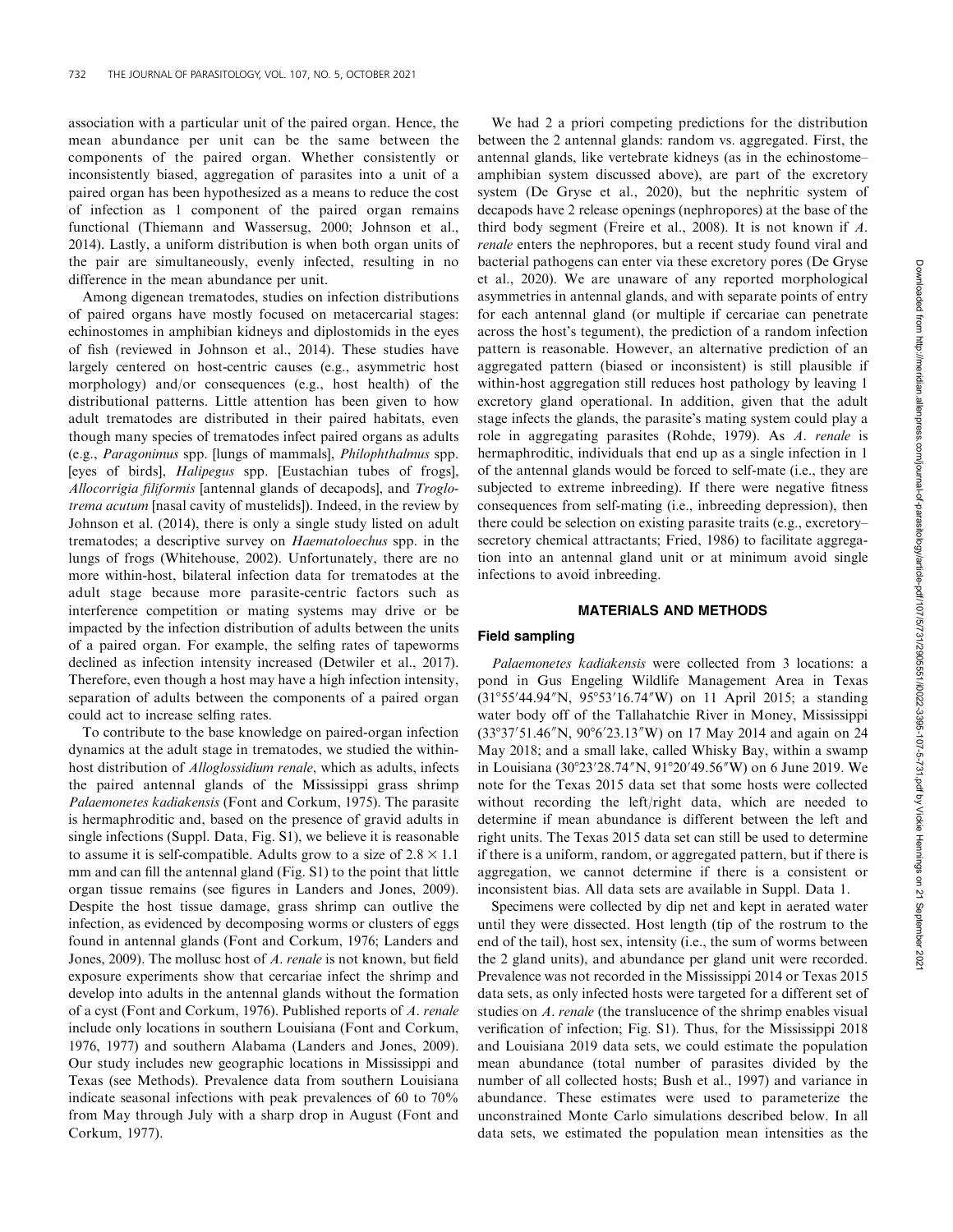total number of parasites divided by the number of infected hosts (Bush et al., 1997).

#### Monte Carlo simulations

We implemented Monte Carlo simulations to test the withinhost distributions for the following 2 reasons: First, although generalized linear models (GLM) have utility in testing for a consistent bias and variables associated with such a bias (e.g., Johnson et al., 2014), random, uniform, and inconsistent bias distributions can result in no difference in the mean abundance per unit of the paired organ. Thus, a lack of significance in a GLM is not conclusive in ruling out the null hypothesis of a random infection pattern. Second, although replicated goodnessof-fit tests (chi-square or G-test) provide a means to test withinhost distributions (Wayland and Chubb, 2016), there is increased Type I error when a total count (i.e., infection intensity) is less than 10 (discussed in McDonald, 2014). The intensities in our data set are all below 10 (see Results). In addition, because of the log transformation, the G-test cannot be applied to a host with a count of zero in a unit of a paired organ. Hence, data are either thrown out (i.e., removal of hosts with low intensities) in the replicated analysis, or worse, an overall parasite distribution cannot be tested (i.e., a total G-test is not possible with any zero counts in a unit). The Monte Carlo simulations we implement allow us to test for a uniform, random, or aggregated pattern as well as incorporate all data including hosts that have a single gland abundance value of 0.

We evaluated the Type I and Type II error rates of 3 metrics of aggregation for use in the Monte Carlo simulations; mean difference in abundance (DA), mean index of dispersion (ID), and the mean exact probability (EP) for the binomial distribution with  $p = q$ . To test for consistent bias, we measured in each host the difference in abundance (DA) between left and right glands (left abundance minus right abundance). The DA is averaged across infected hosts to provide a mean DA with an expectation of 0 if there is no bias in the left vs. right gland. ID is the variance to mean ratio of the abundance per gland unit for each host. The mean ID is then calculated across infected hosts with an expectation of 1 for random, greater than 1 if aggregated, and less than 1 tending towards uniform. The EP takes on lower values for more aggregated patterns as compared to more uniform. For example, an aggregated pattern of 4 in the left gland and 0 in the right has a probability of 0.0625, whereas a uniform pattern of 2 and 2 has a probability of 0.375. The mean EP is calculated across infected hosts, but because the exact probabilities vary depending on the total intensity, the expectation changes with different among-host intensity distributions.

To examine the Type I error rate associated with the 3 metrics of aggregation, 50 draws, representing 50 hosts, were made from a negative binomial distribution for all combinations of a range of mean abundances (2, 3, and 4) and variance to mean ratios (1, 2, and 4). The resulting abundances were divided randomly into 2 groups (representing paired organs) within each host. The values of each metric were calculated and compared as 1-tailed comparisons to a null distribution of those values produced by repeating the randomization into 2 groups on the 50 abundances 10,000 times. We kept track of whether the initial values of the metrics exceeded (mean ID and mean DA) or were less than (mean EP) the 1-tailed 95% quantile for the appropriate null distribution. This procedure was replicated 10,000 times for each combination of mean abundance and variance to mean ratio.

The Type II error rate was evaluated with the same combinations of mean abundances and variance to mean ratios similarly by comparing a biased distribution to a null distribution (produced as described above). The bias was generated within the 50 hosts by making all paired combinations equiprobable when randomly allocated into 2 groups, which increases the frequency of aggregated patterns relative to that expected by chance. This procedure also was replicated 10,000 times. Note that in evaluating the Type I and II error rates for mean DA, the absolute value of DA was used from each host, as we were interested in whether this metric could detect bias in general rather than directionality per se.

We ran constrained and unconstrained Monte Carlo simulations to test the within-host distributions of the sample collections. Constrained simulations only consider the observed among-host intensity distribution, and thus could be run on all 4 data sets. We held constant the observed intensity distribution of the sample including intensity values of 1. We then randomly allocated parasites into the left and right glands creating 10,000 simulated data sets for the null distribution of each metric. We compared each observed metric to its respective null distribution.

Unconstrained simulations used the among-host abundance distribution and so explored a broader range of infection patterns. Unconstrained simulations were used on the Mississippi 2018 and Louisiana 2019 data sets. We simulated an abundance distribution by allocating parasites among hosts using a negative binomial parameterized with the observed number of hosts in the collections along with the observed mean abundance and variance in abundance. We ran this simulation 10,000 times and each time, parasites within hosts were randomly allocated between the antennal glands. Observed metrics were compared to the null distribution (see Suppl. Data, Fig. S2, for a flowchart of the procedure).

For all 3 metrics, we determined if the observed mean values from the sampled data sets fell outside the 95% confidence intervals (CI) of the simulated distribution of means (i.e., a 2 tailed  $P \leq 0.05$ ). We used the approximately median-unbiased confidence interval estimation of Hyndman and Fan (1996), Definition 8 (implemented using Type 8 with the 'quantile' function in the R stats package; R Core Team, 2020). Figure 1 explains the criteria for inference with regards to the simulated distributions of the test statistics (i.e., determination of whether the sampled data sets show uniform, random, consistent bias, or inconsistent bias patterns).

In all Monte Carlo simulations, we also counted the number of hosts with single infections (HSI). Individuals in single infections are forced to self-mate, so the pattern of single infections may have important genetic consequences. The single infection count includes both hosts with a total intensity of 1 as well as hosts that have a gland with an intensity of 1 (e.g., 3 in the left and 1 in the right). Note, a host with 1 in the left gland and 1 in the right is counted only once in the HSI test statistic. The unconstrained and constrained Monte Carlo simulations using the above test statistics have been implemented in a user-friendly web application available at: https://jhulke.shinyapps.io/Distributional\_patterns.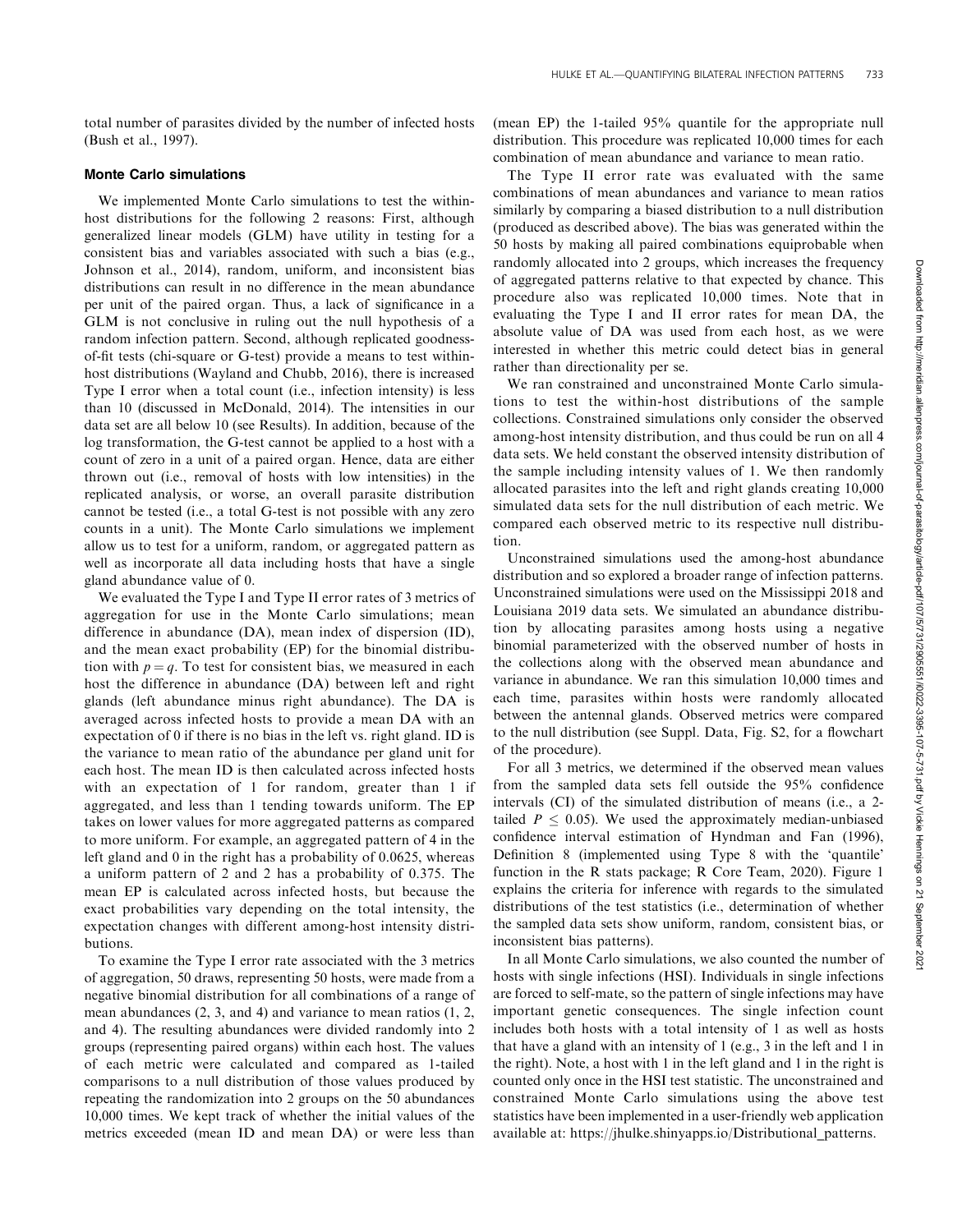

\*Mean index of dispersion is testing the same patterns of aggregation and uniformity as the mean exact probability. Note that while both mean index of dispersion and the mean exact probability can detect both aggregation and uniformity, the zone of inference is reversed.

Figure 1. (A)–(C) Inference of bilateral infection patterns from the Monte Carlo simulations. The histograms provide example unconstrained null distributions of the 3 metrics where the dotted lines indicate the 95% confidence intervals. Observed metrics falling within these confidence intervals are not significant from that expected by random chance alone. The zones outside the confidence intervals indicate where observed metrics would be deemed significant. Indicated in these zones is the inference itself. The table indicates the dual criteria needed to determine if a bilateral infection is random, uniform, consistent bias, or inconsistent bias. See the main text for an explanation of the metrics themselves.

#### Test on abundance per gland unit

We performed a generalized linear mixed model (GLMM;  $family = Poisson$ ) where the response variable was abundance per gland unit. The antennal gland unit (left vs. right) was the explanatory variable. We included 2 covariates, host length, and host sex, along with 2-way interactions between the explanatory variable gland unit and each of the covariates. The model also included the random effects of sample (i.e., the combined location and date data sets) and host individual nested within sample. The GLMM was performed in R (R Core Team, 2020) with the package lme4 (Bates et al., 2015) used to fit restricted maximumlikelihood models. The 'Anova' function from the 'car package' (Fox and Weisberg, 2019) was used to test the significance of the fixed effects using the Type II Wald chi-square tests. The GLMM included all infected hosts from each sample except for the Texas 2015 data set, where we only used the subset of samples that had left/right information.

#### RESULTS

The Texas and Mississippi locations represent new geographic locations for A. renale and extend the known range west (about 430 km) and north (about 170 km), respectively, of previously published locations. Table I provides population-level summary data from the 4 locations. Prevalence (76 and 77%) and mean abundance (1.6 and 1.8) were similar between the Mississippi 2018 and Louisiana 2019 data sets, respectively. Mean intensities (1.85 to 2.58) were similar across all 4 locations. The prevalence data were comparable to that of Font and Corkum (1976), who reported between 60 and 70% prevalence from 2 locations in the peak months of May to July.

#### Evaluation of Monte Carlo test statistics

Over a range of parameter values similar to our observed data sets, the mean DA had a higher Type I error rate than mean ID or mean EP (Fig. 2A). The mean EP was overly conservative (higher Type II error) relative to mean DA and mean ID (Fig. 2B). Based on these results, we do not report further on the mean EP. The mean DA was retained to examine consistent bias.

#### Monte Carlo simulation results

In the constrained simulations, the Mississippi 2018 data set did not show significance for mean DA but did have a significantly lower mean ID (Table II). Hence, the inference was a uniform pattern. A random pattern was inferred for the remaining 3 data sets, as the mean DAs and mean IDs were not significant. The Texas 2015 data set tended to a uniform pattern with a mean ID less than 1 (0.843), but the 2-tailed P-value was 0.204 (calculated as 2 times the proportion of values  $\leq 0.843$ ). None of the data sets showed a deviation with regards to HSI (Table II).

In the unconstrained simulations, both the Louisiana 2019 and Mississippi 2018 data sets (Fig. 3) were robust with the results from the constrained models. The inference for Louisiana 2019 remained a random pattern and Mississippi 2018 remained a uniform pattern. There was no deficiency of single infections in either of these 2 data sets (HSI test statistic; Fig. 3).

#### Test on abundance per gland unit

In the GLMM, the random effects accounted for little to no variance. None of the 2-way interactions between gland unit and the covariates were significant. After removing the interaction terms, none of the variables, including gland unit, were significant (Table III). Hence, there was no evidence of a consistent gland unit bias or that host size and sex were associated with gland unit abundance. We repeated the analyses removing the random effects in a GLM and found the same results (data not shown).

#### **DISCUSSION**

#### Bilateral infection pattern

We had 2 a priori predictions for how A. renale might be distributed between the paired antennal glands. First, if the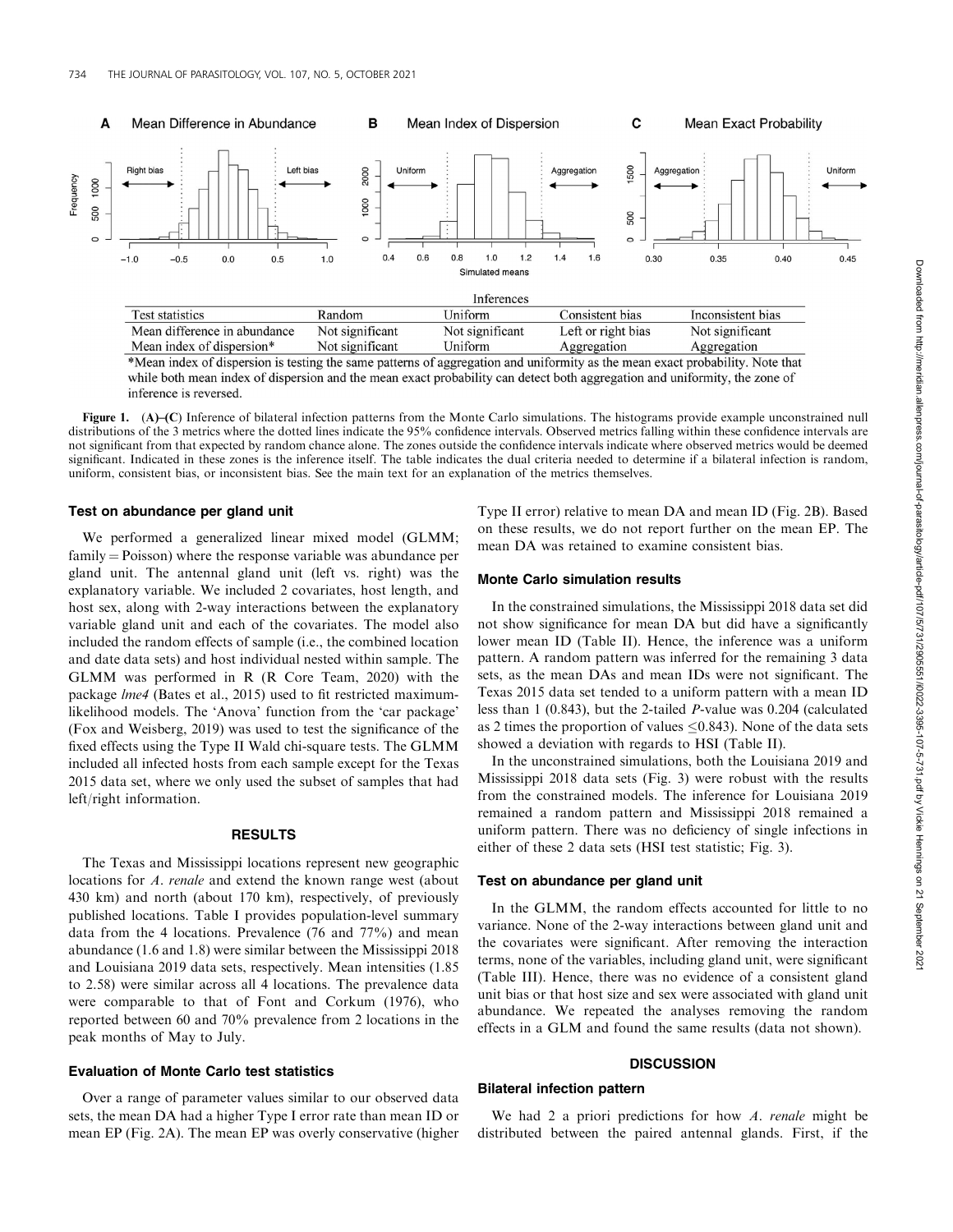| Location $(n^*)$        | Prevalence | Mean abundance<br>(variance) | Mean intensity<br>(range) | Sum of parasites<br>in left gland | Sum of parasites<br>in right gland |
|-------------------------|------------|------------------------------|---------------------------|-----------------------------------|------------------------------------|
| Louisiana $2019(58)$    | 0.776      | 1.84 (2.73)                  | $2.38(1-6)$               |                                   |                                    |
| Mississippi $2018(126)$ | 0.762      | 1.63(2.03)                   | $2.14(1-7)$               | 101                               | 104                                |
| Mississippi $2014(31)$  | NA†        | NA                           | $2.58(1-9)$               | 37                                | 43                                 |
| Texas 2015 (39)         | NA         | NA                           | $1.85(1-5)$               | NA                                | NA                                 |

Table I. Population-level summary data of hosts and parasites collected from the 4 sampling locations.

\* n is the number of hosts sampled. In the Louisiana 2019 and Mississippi 2018 data sets, n includes noninfected hosts, whereas in the other 2 data sets, n is only infected hosts.

† Prevalence was not ascertained from Mississippi 2014 or Texas 2015, as hosts were selected for visible signs of infection. Also, left–right information was not recorded from all hosts collected from Texas 2015.

mating system was driving the distributional patterns, we expected to find aggregation. We found no evidence of a consistent bias in the GLMM or the Monte Carlo analyses. More broadly, the Monte Carlo tests showed no evidence of aggregation. Thus, even though A. renale is hermaphroditic, no aggregation could serve to facilitate outcrossing opportunities. In addition, with HSI used as a test statistic in the Monte Carlo simulations, we did not detect a deficiency of hosts with single infections. Hence, there was no within-host pattern that might suggest parasites were avoiding inbreeding.

Our alternate prediction was that A. renale would be randomly distributed, as there is no known host asymmetry between the left and right antennal glands (each with a possible point of entry). Three of 4 data sets did not have a mean ID deviating from random. However, Mississippi 2018, the data set with the largest sample size (Table I), showed a significant tendency towards a uniform distribution. This result was robust with regard to using an unconstrained or constrained Monte Carlo simulation. Furthermore, the Texas 2015 data set, although not significantly departing from random, had an observed mean ID (0.843; Table II) trending towards a uniform distribution (only 10.2% of

simulated values were less than or equal to the observed). Overall, we conclude that A. renale displays a random infection pattern. Additional samples are needed to determine the robustness of the possible tendencies to a uniform pattern that we observed in our samples.

The only parasite systems reported by Johnson et al. (2014) to have uniform distributions are mites on the body surface of insects (Cooper, 1954; McLachlan et al., 2008). These studies discussed how aggregated distributions might hinder the flight ability of the insect host and therefore, how ''symmetrical'' infections might least impair host flight. However, Cooper (1954) only provides descriptive arguments but provides no formal analysis. McLachlan et al. (2008) found a bimodal distribution where there was an excess of hosts with a uniform pattern of infection and excess with aggregation. Hence, the classification of this system as uniform may be an oversimplification.

In another mite study, Cross and Bohart (1969) reported 1 significant asymmetrical and 4 nonsignificant replicated chisquare tests from 5 subsets of data sets (see their table 1). They concluded an overall symmetrical distribution. Herein, we note a semantic problem with the term ''symmetry'' as both a uniform



(EP; light gray) based upon 10,000 random and biased pairwise distributions for 50-host samples drawn from negative binomial distributions with a range of mean abundances (2, 3, and 4) and variance to mean ratios (1, 2, and 4). (A) Type I error rate (alpha). (B) Type II error rate (beta).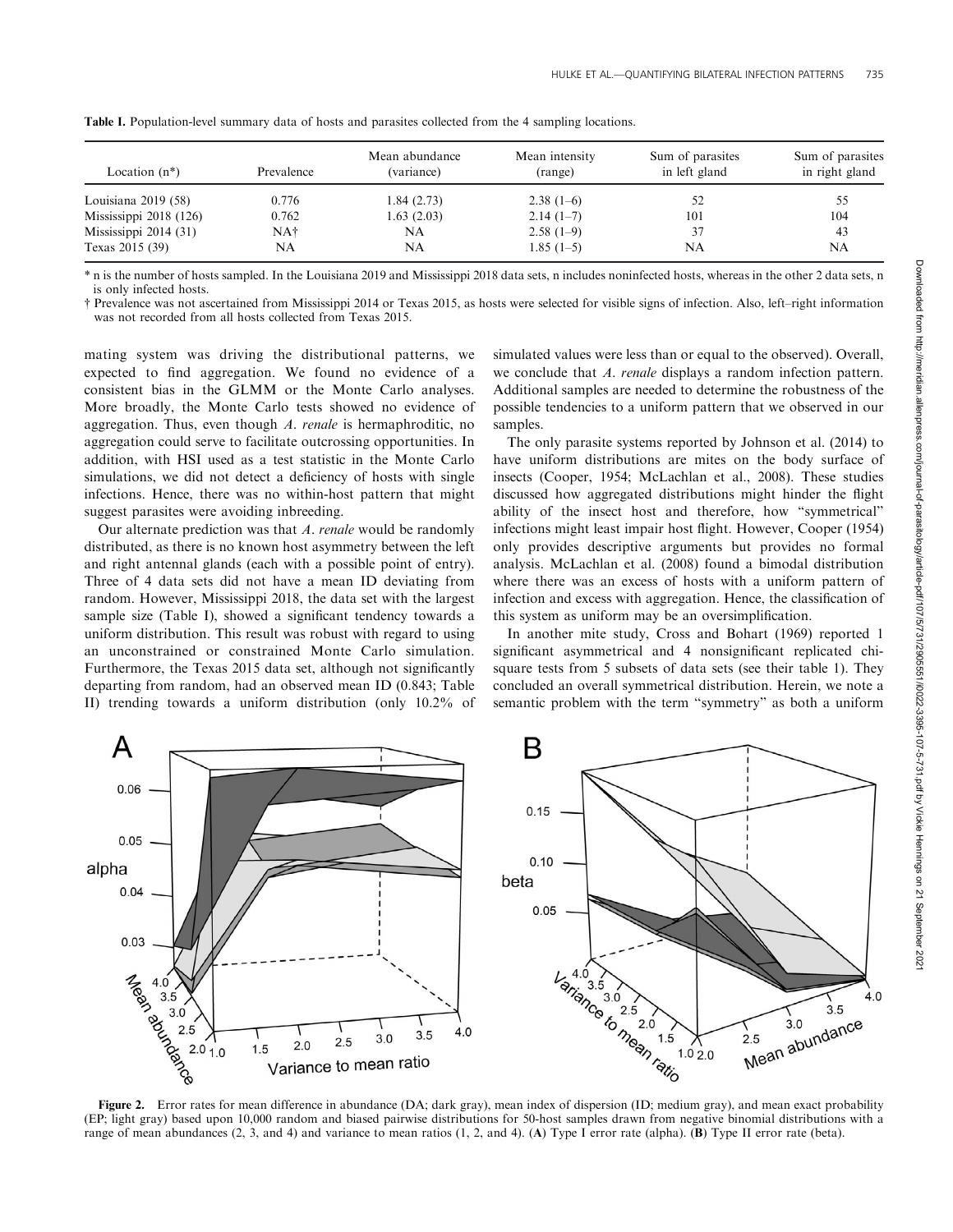

Figure 3. Results from unconstrained Monte Carlo simulations. Dotted lines indicate 95% confidence intervals and the solid lines indicate observed values of the test statistics. (A)–(C) Results for Mississippi 2018 data set. (D)–(F) Results from Louisiana 2019 data set. The Mississippi 2018 data set shows a more uniform pattern than expected by chance.

| <b>Table II.</b> Results from the constrained Monte Carlo simulations. |
|------------------------------------------------------------------------|
|------------------------------------------------------------------------|

| Population       | Observed no. of<br>single infections* | Observed mean<br>difference in abundance | Observed mean<br>index of dispersion | Inferred<br>distribution |
|------------------|---------------------------------------|------------------------------------------|--------------------------------------|--------------------------|
| Louisiana 2019   | 33 (31.6)                             | $-0.066$                                 | 1.02                                 | Random                   |
| Mississippi 2018 | 71 (70.4)                             | $-0.031$                                 | 0.8151                               | Uniform                  |
| Mississippi 2014 | 21(19.7)                              | $-0.194$                                 | 1.012                                | Random                   |
| Texas 2015       | 31 (28.8)                             | NA†                                      | 0.843                                | Random                   |

\* In parentheses is the mean number of hosts with single infections across the simulations.

† The difference in abundance could not be ascertained in the Texas 2015 data set (see Materials and Methods).

 $\ddagger$  Significant at  $P \le 0.05$  based on a 2-tailed analysis (i.e., the observed value fell outside the 95% confidence interval of the simulation).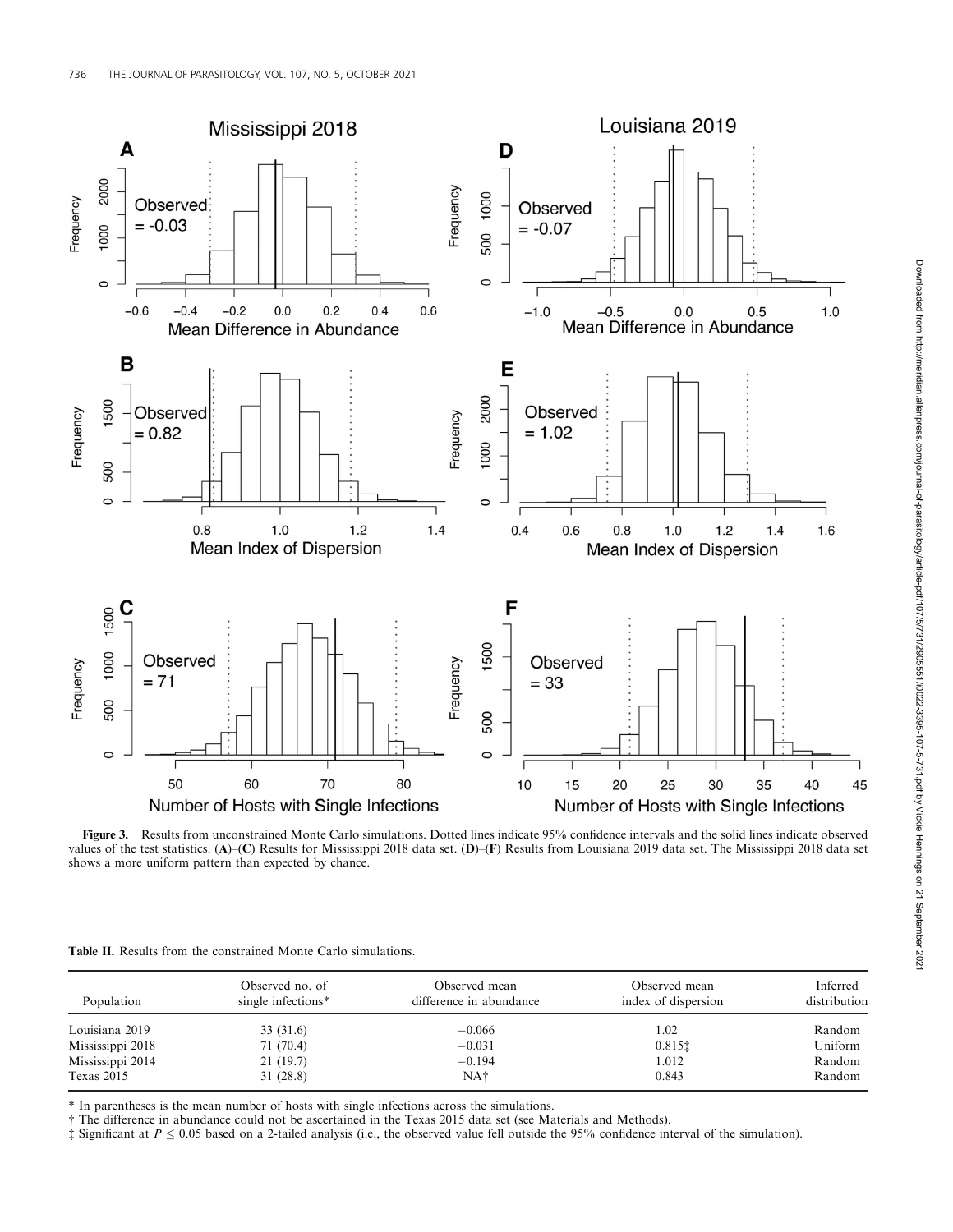Table III. Generalized linear mixed model results testing for an association with the response variable, abundance per gland unit. Two-way interactions with gland unit and the covariates were not significant, and thus were removed from the model.

| Fixed effect                           | Estimate | Chi-square<br>value | df                  | P value |
|----------------------------------------|----------|---------------------|---------------------|---------|
| Gland unit                             | 0.063    | 0.409               |                     | 0.52    |
| Host length                            | $-0.006$ | 0.185               |                     | 0.67    |
| Host sex                               | 0.155    | 1.728               |                     | 0.19    |
| Random effects                         |          |                     | Variance            |         |
| location-date:host.id<br>location-date |          |                     | $\Omega$<br>7.56e-4 |         |

and random distribution between units of a paired structure are deemed ''symmetrical'' for failing to reject the 1:1 ratio of the total test in a replicated goodness-of-fit test. Upon reexamination of the results in Cross and Bohart (1969), 1 test showed aggregation, 3 were random, and 1 had a significant uniform pattern (df = $15$ and total chi-square = 6.22 yields  $P = 0.975$ , which is significantly more uniform than expected given the P-value is extreme in the other direction). Overall, we did not find quantitative support for uniform patterns within the existing studies on mites. Although it is clear from experimental work that unequal bilateral mite loads can impair host flight performance (McLachlan et al., 2008), it remains to be determined if such a pressure induces uniform over random distributional patterns in nature.

If uniform patterns are found in future studies of A. renale, there would be some interesting hypotheses to test. For example, 1 hypothesis is analogous to the mite–insect systems, where the swimming performance of the grass shrimp could be negatively impacted by the aggregation of  $A$ . renale in the antennal glands if an uneven load between the glands impacted grass shrimp balance. However, more research is needed to understand the effect A. renale has on both the swimming ability and the pathology of the host. Taken from the parasite's point of view, another hypothesis is that intraspecific competition may be driving a uniform distribution especially given that an adult A. renale is about the size of an antennal gland itself (Fig. S1).

Across all data sets and examining intensities  $\geq 2$ , there were 110 worms out of the total 381 that occurred in a unit of an antennal gland by themselves. This result underscores how infections of paired organs can impact parasite evolutionary dynamics by precluding outcrossing opportunities between parasites even though they infect the same host. In the case of A. renale, such a high proportion of worms in single infections could lead to high selfing rates. Hence, from an evolutionary perspective, a predictive consequence is that A. renale exists in highly inbred populations.

The only other system in which the paired organ distribution pattern of adult trematodes has been examined was with Haematoloechus spp. from the lungs of frogs (Whitehouse, 2002). Johnson et al. (2014) listed this pattern as random. Although this categorization agrees with a statement in the abstract, ''There was no significant difference in prevalence or intensity of lung flukes with regard to right or left lung,'' the results presented separately for 2 fluke species indicate potential biases. In particular, Whitehouse (2002) states that there was a higher proportion of infections in the right lung for H. longiplexus, whereas H. breviplexus had a higher proportion in the left lung of the same host species. Unfortunately, data are not presented on a per-parasite-species basis, so the overall distributional patterns for each species of Haematoloechus are unclear.

#### Brief comments on the Monte Carlo analysis

Given that existing methods to analyze bilateral infection patterns are limited to testing for a consistent bias (e.g., GLMs), or are limited to higher intensities and no 0 abundance per unit values (e.g., goodness-of-fit tests), the Monte Carlo simulations we presented should be a useful tool in facilitating future studies on bilateral infections. Over a range of parameters similar to the mean abundances and variances observed in our data, the mean ID performed well for both Type I and II errors. The mean ID, therefore, can be used to evaluate if an overall bilateral infection pattern is uniform, random, or aggregated in similar low-intensity data sets as that of A. renale without having to discard data (as compared to the G-test; Wayland and Chubb, 2016). The mean DA, however, had a slightly elevated Type I error (alpha  $= 0.06-$ 0.07; Fig. 2A). In relation to our data sets, mean DA was not significant so the lack of directionality (i.e., no bias to 1 gland over the other) is a robust conclusion for A. renale. Nevertheless, it is worth exploring other test statistics that can inform about consistent bias to avoid Type I error. Additional evaluation at higher intensities would also be a useful endeavor to compare how the Monte Carlo simulations presented herein perform against the G-test in evaluating bilateral infection patterns.

## ACKNOWLEDGMENTS

We thank E. Kasl, B. Trejo, and A. Sakla for assisting in field collections. We are grateful to H. Watts for help with transportation and use of land in Louisiana. This work was supported by the National Science Foundation, DEB 1655147 (CDC).

#### LITERATURE CITED

- BATES, D., M. MÄCHLER, B. BOLKER, AND S. WALKER. 2015. Fitting linear mixed-effects models using lme4. Journal of Statistical Software 67: 1–48. doi:10.18637/jss.v067.i01.
- BUSH, A. O., K. D. LAFFERTY, J. M. LOTZ, AND A. W. SHOSTAK. 1997. Parasitology meets ecology on its own terms: Margolis et al. revisited. Journal of Parasitology 84: 575–583.
- COOPER, K. W. 1954. Venereal transmission of mites by wasps, and some evolutionary problems arising from the remarkable association of Ensliniella trisetosa with the wasp Ancistrocerus antilope. Biology of eumenine wasps II. Transactions of the American Entomological Society 80: 119–174.
- CROSS, E. A., AND G. E. BOHART. 1969. Phoretic behavior of four species of alkali bee mites as influenced by season and host sex. Journal of the Kansas Entomological Society 42: 195– 219.
- DE GRYSE, G. M., T. VAN KHUONG, B. DESCAMPS, W. VAN DEN BROECK, C. VANHOVE, P. CORNILLIE, P. SORGELOOS, P. BOSSIER, AND H. J. NAUWYNCK. 2020. The shrimp nephrocomplex serves as a major portal of pathogen entry and is involved in the molting process. Proceedings of the National Academy of Sciences of the United States of America 117: 28374–28383.